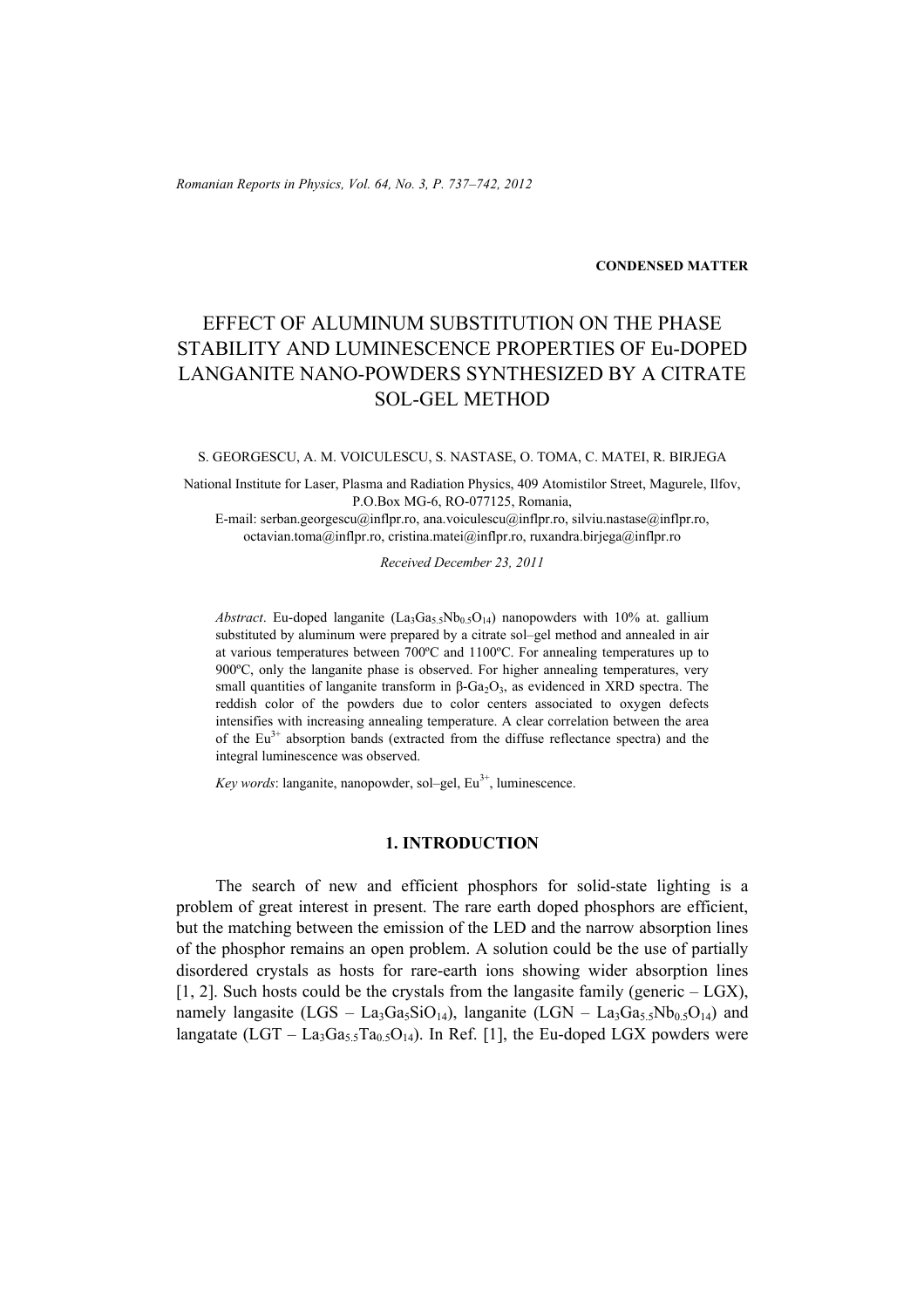obtained by milling single crystals grown previously by Czochralski method, but this is a rather expensive approach. Other methods resulting directly in powders would be of interest. Such a method, involving lower temperature synthesis, is the sol–gel approach [2, 3–6].

Recently, we synthesized Eu-doped langanite powders using the sol-gel method [2, 3]. The powders were annealed in air at temperatures between 700ºC and 1 000ºC. Pure langanite phase was obtained for the samples annealed at 700ºC and 800ºC. For higher annealing temperatures, part of the langanite phase transforms in perovskite ( $LaGaO<sub>3</sub>$ ). In order to evaluate the effects of the thermal treatments on the performances of the Eu-doped LGN powders as red phosphors, the stability of the LGN phase for higher calcination temperatures is of a real interest. In this paper we present the preliminary results concerning the effects of the partial substitution of  $Ga^{3+}$  by  $Al^{3+}$  on the stability of the langanite phase and on the luminescence properties of Eu-doped langanite synthesized by a citrate sol-gel method. The effect of thermal treatments is examined using XRD and optical spectroscopy.

### **2. EXPERIMENTAL**

The Eu (3 at.%)-doped  $La_3(Ga_{0.90}Al_{0.10})_5sNb_{0.5}O_{14}$  (LGAN) powder was obtained using the citrate sol–gel method [5-7]. For preparing the nanoparticles,  $La(NO_3)_3.6H_2O, Ga(NO_3)_3.5H_2O, Eu(NO_3)_3.6H_2O, Al(NO_3)_3.9H_2O, Nb(OH)_5$  and citric acid were used as precursors, in the corresponding ratios. First of all,  $Nb(OH)_{5}$  was synthesized by fully dissolving  $Nb<sub>2</sub>O<sub>5</sub>$  in HF, followed by the addition of ammonia. The white powder of  $Nb(OH)$ <sub>5</sub> was then dissolved in an aqueous solution of citric acid. The resulting sol was stirred until a clear solution has been achieved. Then, an aqueous mixture containing  $La^{3+}$ ,  $Ga^{3+}$ ,  $Al^{3+}$ , and  $Eu^{3+}$ nitrates has been added to the Nb-citrate system, with constant stirring. The final solution was stirred for another 1 h, heated in an oven at 80ºC, until a very viscous gel has been formed. The brown-yellow colloid was dried at 110ºC, and then calcined in air at temperatures between 700ºC and 1 100ºC.

XRD measurements were performed on a PANalytical X'Pert PRO MPD diffractometer ( $CuKa$ ). The fluorescence of the Eu:LGAN was excited using a ScienceTech Xe-Hg 350-W lamp with suitable filters. The fluorescence spectra were recorded using a Horiba Jobin-Yvon 1000M monochromator, an S-20 photomultiplier and an SR830 lockin amplifier from Stanford Research Systems. The experimental setup for diffuse reflectance measurements was described elsewhere [1, 8, 9]. All measurements were performed at room temperature.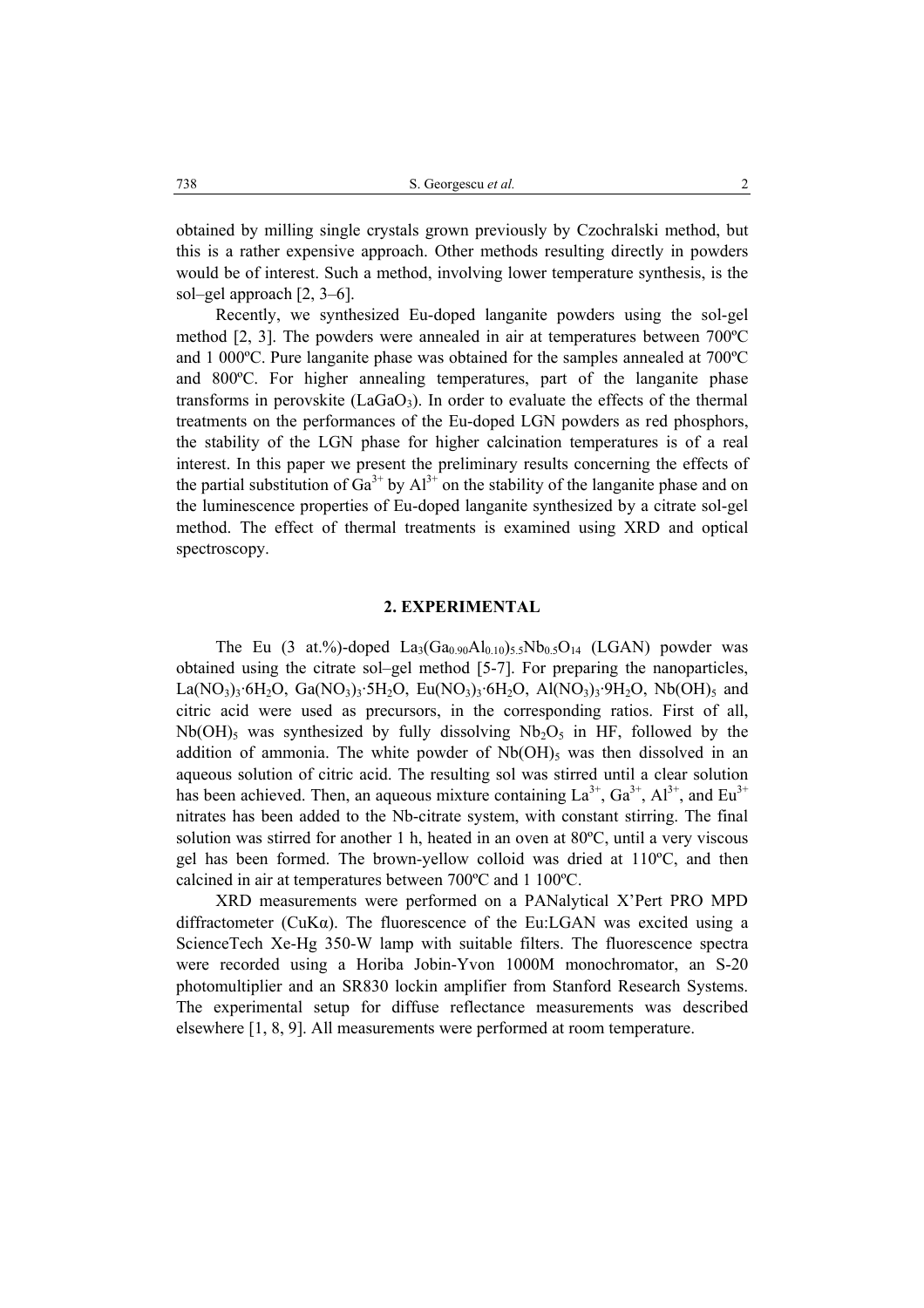#### **3. RESULTS AND DISCUSSION**

In Fig. 1 are shown the XRD patterns for Eu-doper LGAN powders annealed at temperatures between 700°C and 1100°C. For the samples annealed at 700°C, 800°C and 900°C, all the observed diffraction lines belong to the LGN phase. For higher annealing temperatures (100°C and 1100°C), besides the diffraction lines corresponding to the LGN phase, other diffraction lines, but with very low intensities, are identified as belonging to  $\beta$ -Ga<sub>2</sub>O<sub>3</sub> (denoted with stars in Fig. 1).



Fig. 1 – XRD patterns for LGAN nanopowders annealed for five hours in air at temperatures between 700ºC and 1100ºC. The dominant phase is LGN (card PDF 00-047-0533). The diffraction extra-lines, denoted by  $*$ , observed for the samples annealed at 1000<sup>o</sup>C and 1100<sup>o</sup>C, belong to  $\beta$ -Ga<sub>2</sub>O<sub>3</sub> phase (card PDF 00-043-1012).



Fig. 2 – Luminescence spectra of  $Eu^{3+}$  in LGAN nanopowders annealed at various temperatures. The spectra are not corrected for the spectral sensitivity of the experimental apparatus. Inset: normalized luminescence spectra, for a better visualization.

The luminescence spectra of  $Eu^{3+}$  in LGAN powders were excited in the 360-400 nm domain (absorption transitions  ${}^{7}F_0 \rightarrow {}^{5}D_4$ ,  ${}^{5}G_3$ ,  ${}^{5}L_7$ ,  ${}^{5}L_6$ ). In Fig. 2 is given the luminescence spectrum of  $Eu<sup>3+</sup>$  in LGAN. Besides the luminescence lines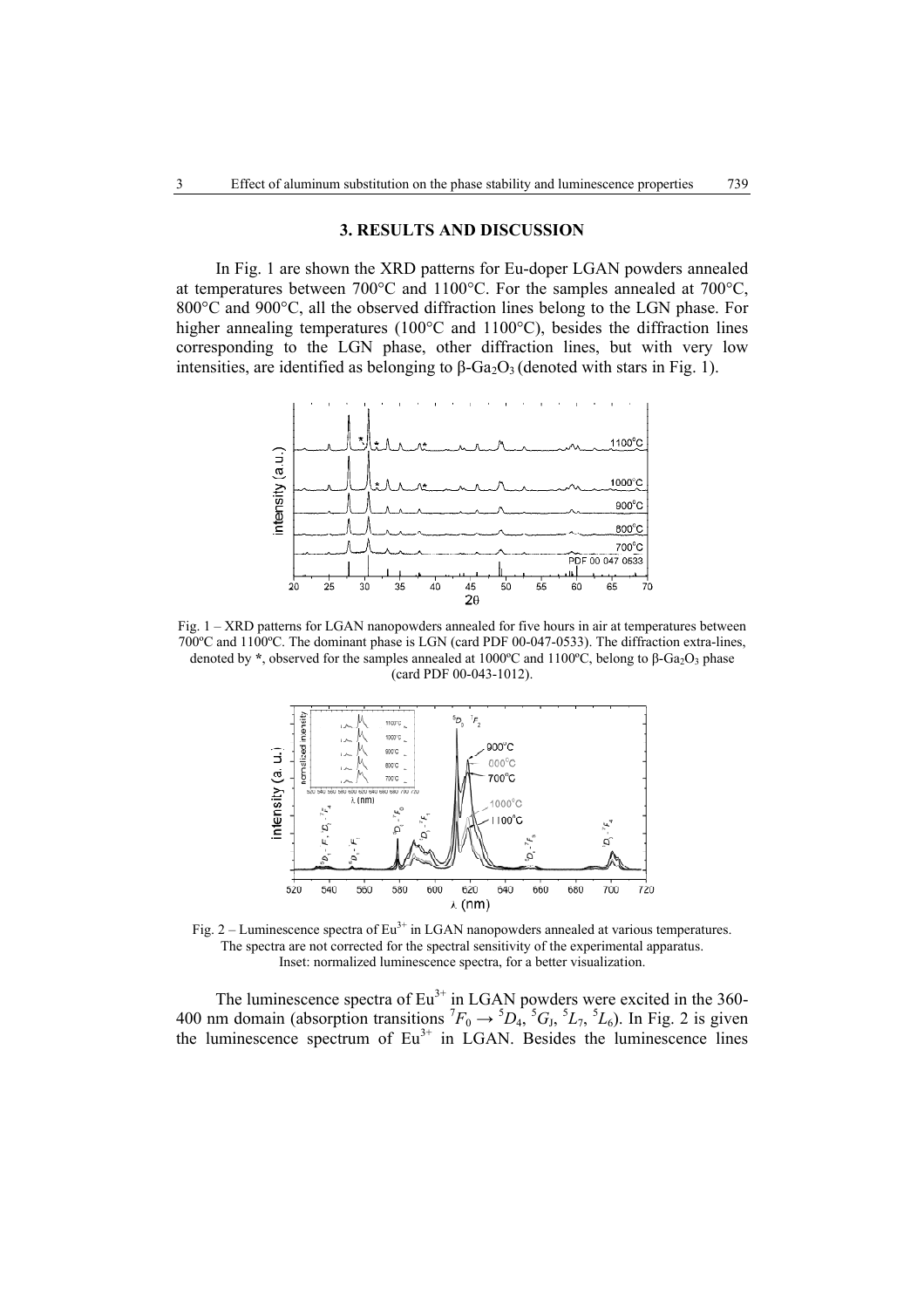originating in  ${}^5D_0$ , lines from  ${}^5D_1$  and  ${}^5D_2$  levels are also observed. In inset, the spectra are normalized for a better visualization. Though the intensity of the luminescence spectra diminishes with the annealing temperature, the shape of the luminescence spectra remains practically unchanged.



Fig. 3 – Reflectance spectra of Eu:LGAN nanopowders annealed at various temperatures. The reduction of the area of the  ${}^{7}F_0 \rightarrow {}^{5}L_6$  transition (at ~ 395 nm) is evident.

The diffuse reflectance spectra of the Eu:LGAN powders are given in Fig. 3. The spectra are given in rapport with the 'white' BaSO<sub>4</sub>. The absorption lines corresponding to the transitions from  ${}^{7}F_0$  and  ${}^{7}F_1$  levels (populated at room temperature) are visible. The baselines of the diffuse reflectance spectra are tilted towards shorter wavelengths, more tilted for higher annealing temperatures (i.e. the reddish coloration of the samples is intensified with the annealing temperature). The red coloration of the crystals from the langasite family is related to point defects involving oxygen [10–12]. Besides the intensification of the reddish coloration, the reduction of the  $Eu^{3+}$  absorption bands is observed. This reduction is very clear for the  ${}^{7}F_0 \rightarrow {}^{5}L_6$  absorption band (at ~395 nm), the main absorption band in our pumping conditions.



Fig.  $4$  – Integral area of the Eu<sup>3+</sup> absorption bands (in the 360-400 nm domain) in LGAN nanopowders, function of the annealing temperature.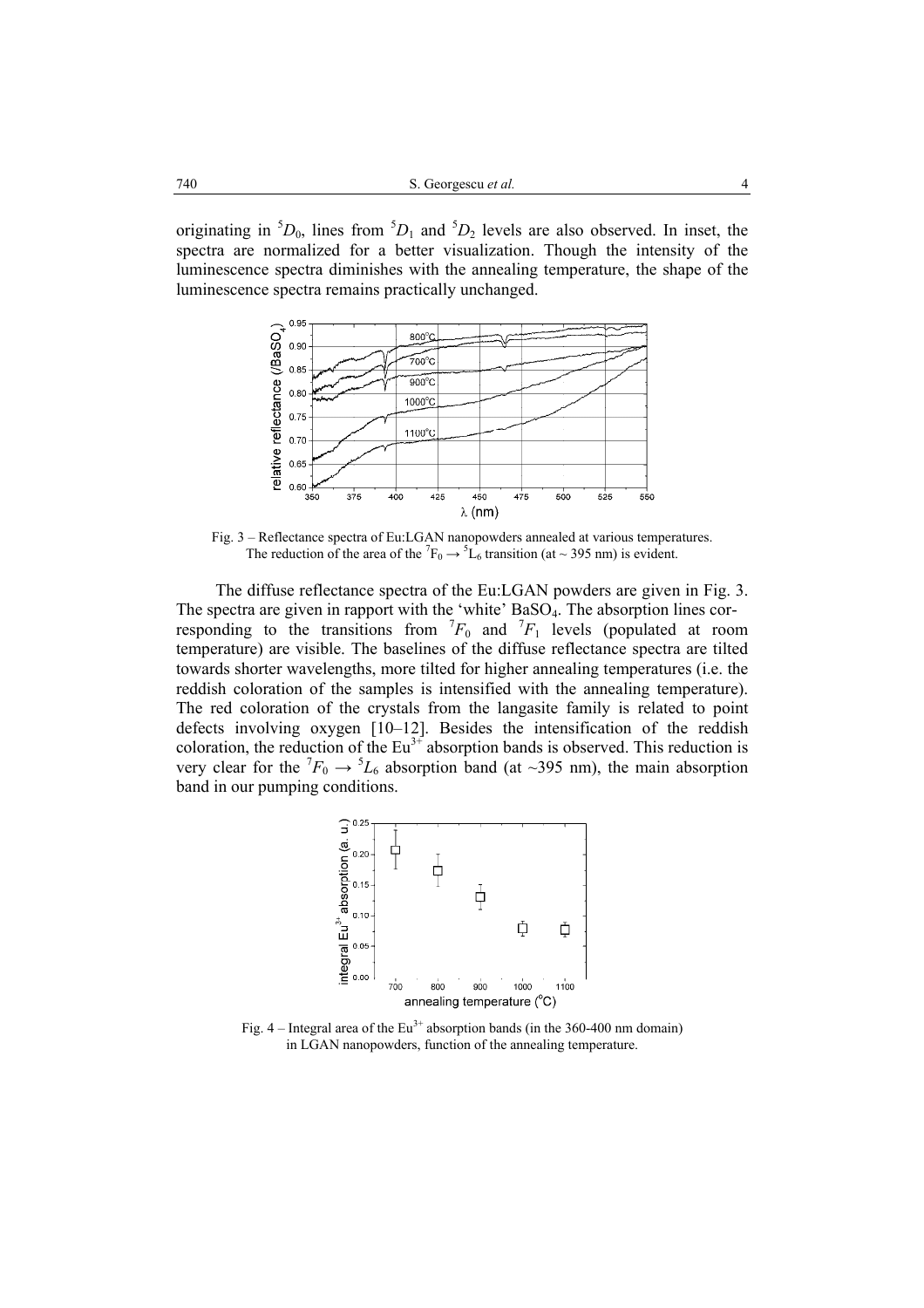In Fig. 4 is given the area of the  $Eu^{3+}$  absorption bands calculated in the 360-400 nm domain (the pumping domain, in our experimental conditions) as a function of the annealing temperature. The area of the absorption bands decreases rapidly for the annealing temperatures between 700ºC and 1000ºC and more slowly for higher temperatures.



Fig.  $5 -$  Luminescence intensity of Eu<sup>3+</sup> (area of the luminescence spectra) in LGAN nanopowders, function of the annealing temperature.

The dependence of the area of the luminescence lines of the Eu:LGAN nanopowders on the thermal treatment temperature is shown in Fig. 5. Comparing Figs. 4 and 5, a correlation is visible between the  $Eu<sup>3+</sup>$  absorption (calculated from the diffuse reflectance spectra) and  $Eu^{3+}$  emission. It results that the reduction of the emission efficiency for increasing annealing temperatures is done mainly by the reduction of the effective absorption of  $Eu^{3+}$  due to the screening effect of the color centers, in spite of the improved crystallinity and removal of the adsorbed impurities. The same behavior was observed previously for Eu-doped LGN nanopowders [2], but in the case discussed in the present paper, for pumping in f lines, there is practically no superimposed influence of the phase transformation and the correlation between absorption (Fig. 4) and emission (Fig. 5) is meaningful.

## **4. CONCLUSIONS**

Eu-doped langanite powders with  $Ga^{3+}$  partially substituted by  $Al^{3+}$  (10 at. %) were obtained from a citrate sol–gel synthesis and thermally treated at temperatures between 700ºC and 1100ºC. For annealing temperatures up to 900ºC, only the langanite phase is observed in XRD. For higher annealing temperatures, very small intensity diffraction lines belonging to the  $\beta$ -Ga<sub>2</sub>O<sub>3</sub> phase are observed.

We found a correlation between the area of the  $Eu<sup>3+</sup>$  absorption lines (extracted from the diffuse reflectance spectra) and the area of the luminescence spectra. This correlation indicates that the reduction of the emission efficiency for